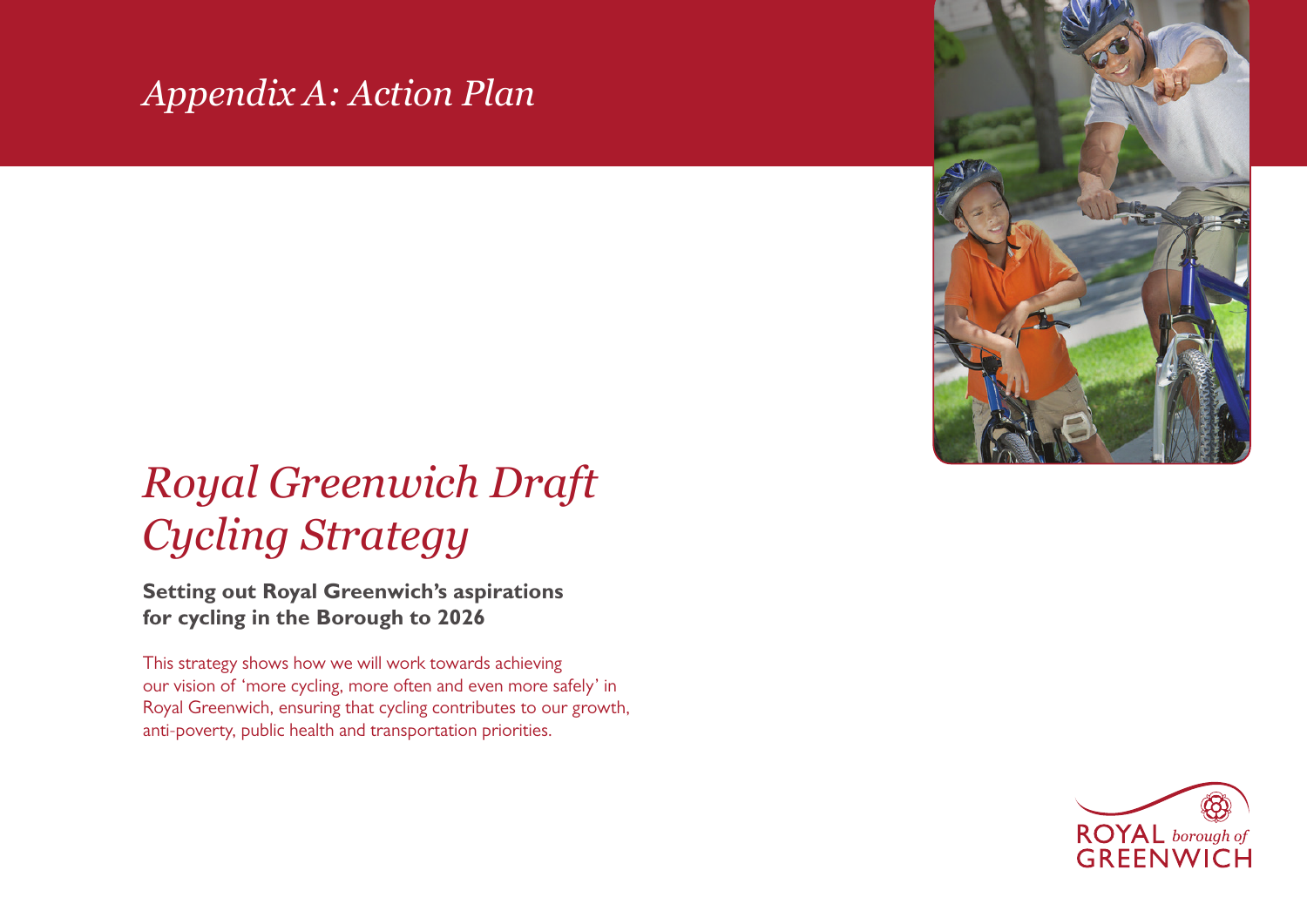## **RBG Draft Cycling Strategy: Appendix A – Cycling Strategy Action Plan**

| Infrastructure                                                                                      | <b>Target</b><br>Ref | Phase 1                                                                                                                                                                                                                                                                                                                                                                                         | Phase 2                                                                                                                                                                                                                                          | Phase 3                                                                                                                                                                                                                             | <b>Cycling Strategy Strategic Objectives</b> |                                              |                           |                             |                                                                             |
|-----------------------------------------------------------------------------------------------------|----------------------|-------------------------------------------------------------------------------------------------------------------------------------------------------------------------------------------------------------------------------------------------------------------------------------------------------------------------------------------------------------------------------------------------|--------------------------------------------------------------------------------------------------------------------------------------------------------------------------------------------------------------------------------------------------|-------------------------------------------------------------------------------------------------------------------------------------------------------------------------------------------------------------------------------------|----------------------------------------------|----------------------------------------------|---------------------------|-----------------------------|-----------------------------------------------------------------------------|
|                                                                                                     |                      | 2014/15 to 2016/17                                                                                                                                                                                                                                                                                                                                                                              | 2017/18 to 2019/20                                                                                                                                                                                                                               | 2020/21 to<br>2022/23                                                                                                                                                                                                               | Support<br>regenera-<br>tion and<br>growth   | <b>Support</b><br>anti-<br>poverty<br>agenda | Support<br>road<br>safety | Support<br>public<br>health | Contribute<br>to CO <sub>2</sub><br>( <i>per</i> )<br>capita)<br>reductions |
| <b>Cycle Route Enhancements</b>                                                                     |                      |                                                                                                                                                                                                                                                                                                                                                                                                 |                                                                                                                                                                                                                                                  |                                                                                                                                                                                                                                     |                                              |                                              |                           |                             |                                                                             |
| Development of<br>Borough wide<br>primary cycle<br>network routes<br>(main corridors)               | MC,<br>ESC           | Route appraisal<br>study and<br>implementation of<br>corridors, including:<br>Greenwich -<br>Woolwich/<br>Plumstead corridor;<br>South Circular<br>alignment and<br>connections;<br>Rochester Way-<br>North Greenwich<br>alignment                                                                                                                                                              | Route appraisal<br>study and<br>implementation of<br>corridors, including:<br>Eltham Hill-Eltham<br><b>High Street-Bexley</b><br>road alignment;<br>Shooters Hill road<br>corridor<br>North Greenwich -<br><b>Charlton Riverside</b><br>corridor | Identification and<br>implementation of<br>additional<br>schemes                                                                                                                                                                    | $\sqrt{ }$                                   | $\sqrt{}$                                    | $\sqrt{ }$                | $\sqrt{ }$                  | $\sqrt{ }$                                                                  |
| Development of<br>Borough wide<br>Quietways cycle<br>network (parallel<br>Greenway/ LCN+<br>routes) | MC,<br><b>ESC</b>    | Implementation of<br>Ridgeway route,<br>complete 'Missing<br>Link' section of<br>Thames Path;<br><b>Plumstead Common</b><br>to Falconwood link<br>(through Oxleas<br>Woods/ Shooters<br>Hill area);<br>Coldharbour/ New<br>Eltham Greenway<br>links: Hornfair -<br><b>Charlton Riverside</b><br>Greenway<br>Feasibility studies<br>and route<br>development of<br>Phase 3 Greenways<br>projects | Implementation of<br>routes through<br>Sutcliffe Park,<br>Woolwich Common,<br>Bostall Woods/<br><b>Plumstead Common</b><br>area, plus others<br>(e.g. Kidbrooke -<br>Eltham Greenway<br>improvements)<br>LCN+ improvements                       | Renewal and<br>upgrade of existing<br>schemes.<br>Investigation and<br>implementation of<br>any other Park<br>routes<br>Investigation and<br>implementation of<br>connecting routes<br>between new (and<br>existing) Park<br>routes | $\sqrt{ }$                                   | $\sqrt{}$                                    | $\sqrt{ }$                | $\sqrt{}$                   | $\sqrt{ }$                                                                  |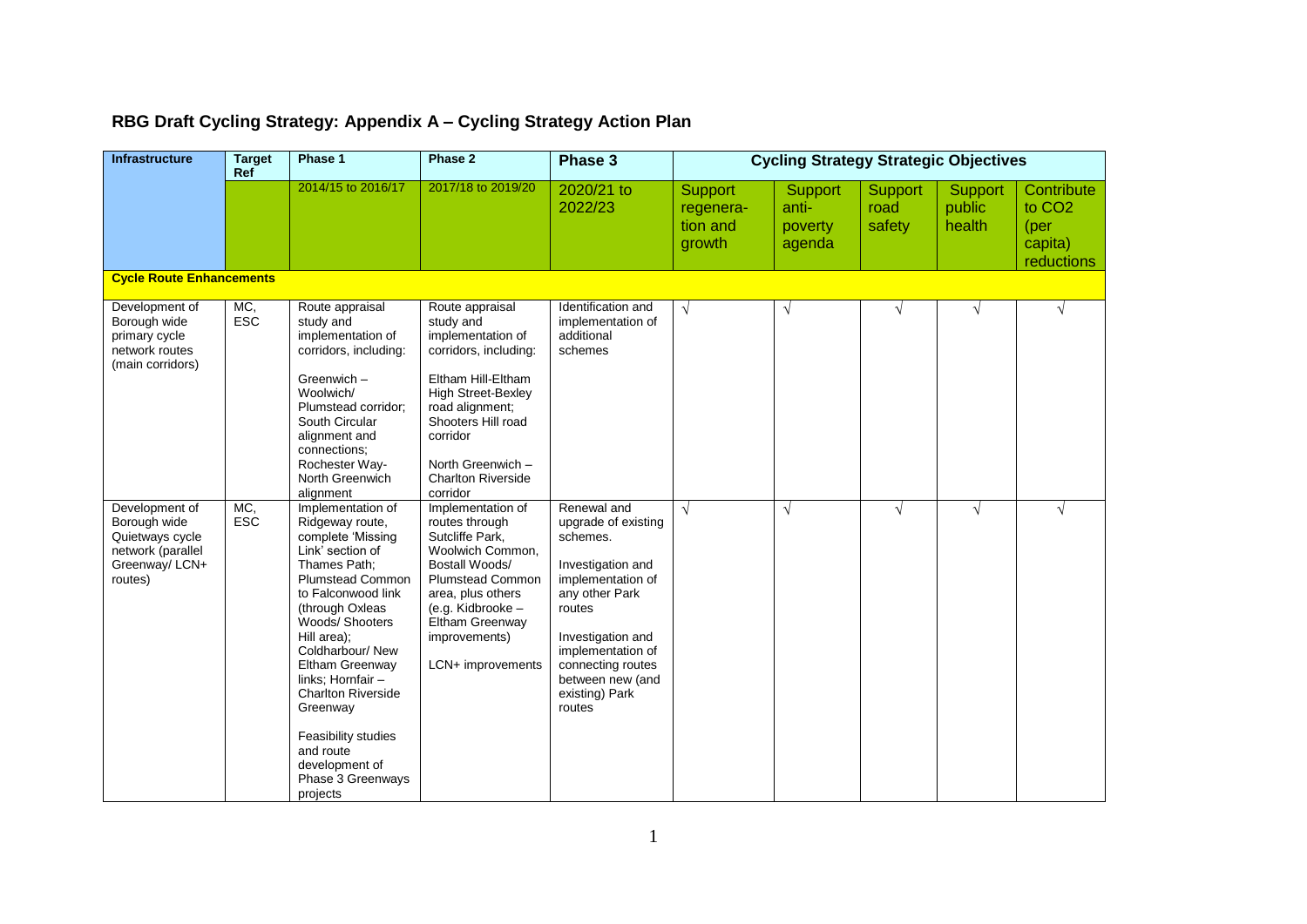|                                                               |                   | LCN+ improvements                                                                                                                                                                                                 |                                                                                                                                                                                                            |                  |            |            |            |            |            |
|---------------------------------------------------------------|-------------------|-------------------------------------------------------------------------------------------------------------------------------------------------------------------------------------------------------------------|------------------------------------------------------------------------------------------------------------------------------------------------------------------------------------------------------------|------------------|------------|------------|------------|------------|------------|
| Neighbour-hood<br>cycle network<br>maps and<br>implementation | MC,<br>ESC        | Local improvements<br>(including links to<br>primary/ Quietways<br>network) in Phase 2<br>priority areas as<br>defined through<br>officer knowledge,<br><b>BVR</b> inputs and<br>additional local<br>consultation | Local improvements<br>(including links to<br>primary/ Quietways<br>network) in Phase 3<br>priority areas as<br>defined through<br>officer knowledge,<br>BVR inputs and<br>additional local<br>consultation | To be identified | $\sqrt{ }$ | $\sqrt{ }$ | $\sqrt{ }$ | $\sqrt{ }$ |            |
| Route<br>Maintenance                                          | <b>ESC</b>        | maintenance.                                                                                                                                                                                                      | Identification & improvement of sections of routes requiring                                                                                                                                               |                  |            |            | $\sqrt{ }$ |            |            |
| Route signage                                                 | MC.<br><b>ESC</b> |                                                                                                                                                                                                                   | Regular review and improvement of signage across all routes                                                                                                                                                |                  |            |            |            | $\sqrt{ }$ | $\sqrt{ }$ |
| <b>Complimentary infrastructure initiatives</b>               |                   |                                                                                                                                                                                                                   |                                                                                                                                                                                                            |                  |            |            |            |            |            |
| Speed reductions                                              | MC,<br><b>ESC</b> | Borough wide 20mph zone phased roll out                                                                                                                                                                           |                                                                                                                                                                                                            |                  |            | $\sqrt{}$  | $\sqrt{ }$ | $\sqrt{ }$ | $\sqrt{ }$ |
| Use of Cycle Audit<br>process                                 | ESC               | Use of cycle audit process when assessing all RBG<br>highways/streetscape/local safety scheme to ensure consideration<br>of cyclists                                                                              |                                                                                                                                                                                                            |                  | $\sqrt{ }$ |            |            |            |            |
| Junctions review<br>and improvements                          | <b>ESC</b>        | Implementation of road safety schemes at junctions improving<br>safety for cyclists - prioritised using accident records.<br>Improvement of safety at other junctions identified by<br>stakeholders.              |                                                                                                                                                                                                            |                  |            |            | $\sqrt{ }$ | $\sqrt{ }$ |            |
| Cycle accessibility<br>levels                                 | MC,<br><b>ESC</b> | Review and audit accessibility levels to safe cycle routes to<br>produce a heat map of quality of the cycle network                                                                                               |                                                                                                                                                                                                            |                  | $\sqrt{ }$ |            |            |            |            |
| <b>Cycle Parking</b>                                          |                   |                                                                                                                                                                                                                   |                                                                                                                                                                                                            |                  |            |            |            |            |            |
| <b>Estates</b>                                                | <b>ESC</b>        | Identification and<br>implementation of<br>facilities on Estates                                                                                                                                                  | Identification and<br>implementation of<br>facilities on Estates                                                                                                                                           | To be identified | $\sqrt{ }$ | $\sqrt{}$  |            | $\sqrt{}$  | $\sqrt{ }$ |
| <b>Stations</b>                                               | <b>ESC</b>        | Implementation of<br>additional facilities<br>at station locations<br>identified through<br>the BVR                                                                                                               | Implementation of<br>additional locations<br>across Borough<br>identified by officers<br>and stakeholders                                                                                                  | To be identified | $\sqrt{ }$ | $\sqrt{}$  |            | $\sqrt{ }$ | $\sqrt{ }$ |
| On Street                                                     | <b>ESC</b>        | Implementation of<br>additional facilities<br>at on street<br>locations identified<br>through the BVR                                                                                                             | Implementation of<br>additional locations<br>across Borough<br>identified by officers<br>and stakeholders                                                                                                  | To be identified | $\sqrt{ }$ | $\sqrt{}$  |            | $\sqrt{ }$ | $\sqrt{ }$ |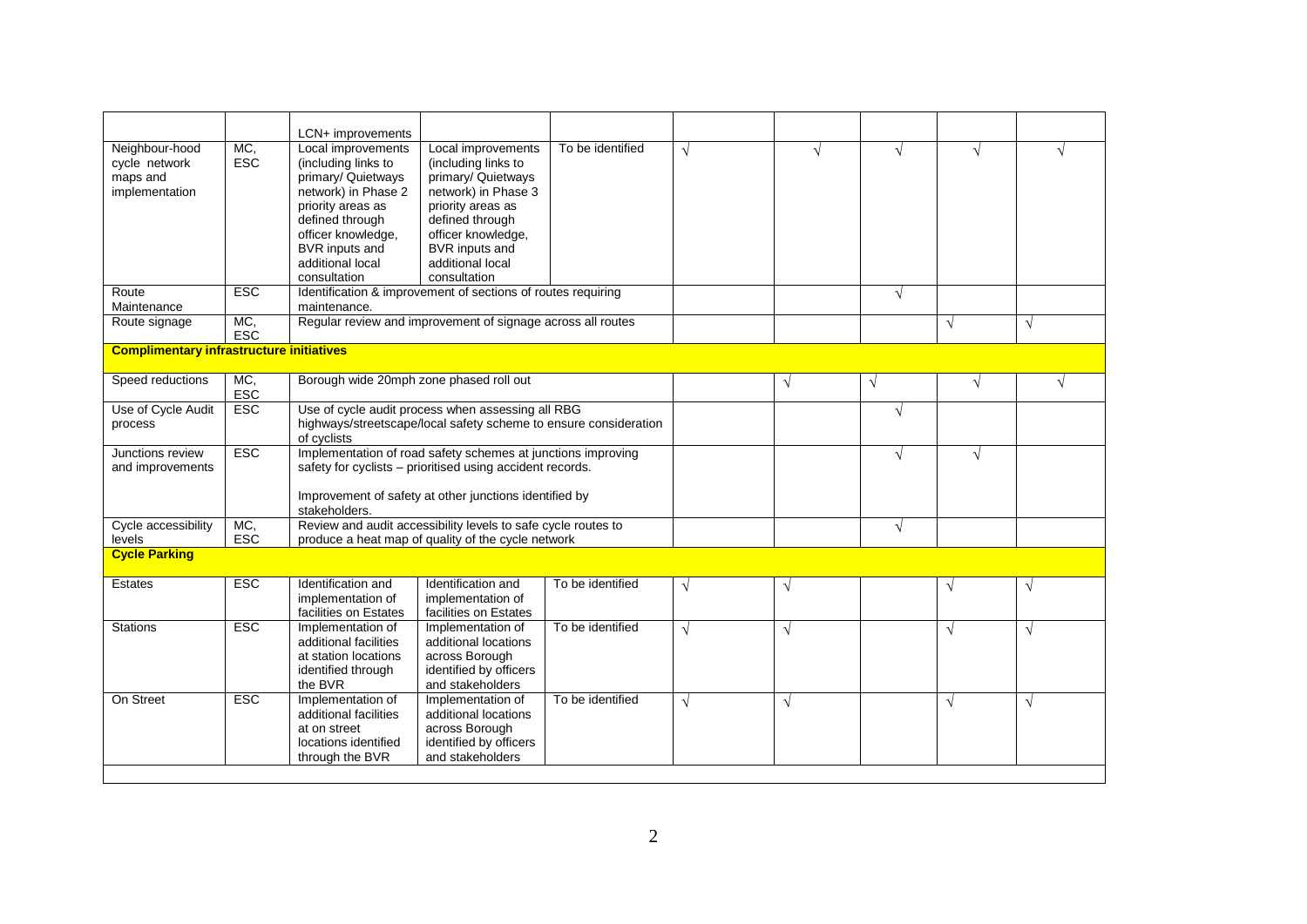| <b>Behaviour</b><br>Change                                 | <b>Target</b><br>Ref | Phase 1                                                                                                                                                  | Phase 2                                                                                                                                  | Phase 3                                      | <b>Cycling Strategy Strategic Objectives</b> |                                       |                           |                          |                                                                |  |
|------------------------------------------------------------|----------------------|----------------------------------------------------------------------------------------------------------------------------------------------------------|------------------------------------------------------------------------------------------------------------------------------------------|----------------------------------------------|----------------------------------------------|---------------------------------------|---------------------------|--------------------------|----------------------------------------------------------------|--|
| Programmes,<br><b>Monitoring and</b><br><b>Review</b>      |                      | 2014/15 to 2016/17                                                                                                                                       | 2017/18 to 2019/20                                                                                                                       | 2020/21 to<br>2022/23                        | Support<br>regeneration<br>and growth        | Support<br>anti-<br>poverty<br>agenda | Support<br>road<br>safety | Support<br>public health | contribute<br>to CO <sub>2</sub> (per<br>capita)<br>reductions |  |
| Personalised<br><b>Travel Planning</b><br>(PTP)            | <b>MC</b>            | Thamesmead/<br>Abbey Wood PTP<br>project delivery<br>phase                                                                                               | Other areas to be identified pending<br>results of pilot PTP projects                                                                    |                                              | $\sqrt{}$                                    | $\sqrt{}$                             |                           | $\sqrt{}$                | $\sqrt{ }$                                                     |  |
| Bike It (as part of<br><b>School Travel</b><br>Plans)      | MC                   | <b>Bike It schools</b><br>prioritised in BVR<br>phase 2 areas                                                                                            | (subject to funding)                                                                                                                     | Bike It schools prioritised in phase 3 areas |                                              | $\sqrt{ }$                            | $\sqrt{ }$                | $\sqrt{}$                | $\sqrt{ }$                                                     |  |
| <b>School Travel</b><br>Plans                              | MC,<br><b>ESC</b>    | Review of Safe<br>Routes to Schools<br>in BVR phase 2<br>areas plus school<br>cycle training, cycle<br>parking, and road<br>safety education<br>messages | Review of Safe Routes to Schools in<br>phase 3 areas plus school cycle training,<br>cycle parking, and road safety education<br>messages |                                              |                                              | $\sqrt{ }$                            | V                         | $\sqrt{ }$               | $\sqrt{ }$                                                     |  |
| Voluntary<br>Workplace Travel<br>Plans                     | $\overline{MC}$      | Focus voluntary<br><b>Travel Plan</b><br>adoption and<br>measures in priority<br>areas (university,<br>hospitals, major<br>employers)                    | Focus voluntary Travel Plan adoption and<br>measures in other areas                                                                      |                                              |                                              | √                                     | √                         | $\sqrt{ }$               |                                                                |  |
| <b>DC Travel</b><br>Planning                               | $\overline{MC}$      | applicable planning consents                                                                                                                             | Ensure robust travel plans are provided in association with                                                                              |                                              |                                              | $\sqrt{ }$                            | $\sqrt{ }$                |                          |                                                                |  |
| <b>Cycle training (adults)</b>                             |                      |                                                                                                                                                          |                                                                                                                                          |                                              |                                              |                                       |                           |                          |                                                                |  |
| <b>FORs/HGV Cycle</b><br>Safety                            | <b>ESC</b>           | Borough                                                                                                                                                  | Support the roll out of FORS schemes to fleets based in the Royal                                                                        |                                              |                                              |                                       | $\sqrt{ }$                |                          |                                                                |  |
| <b>Adult Cycle</b><br>Training                             | MC,<br><b>ESC</b>    | or working in Royal Borough of Greenwich                                                                                                                 | Continue to develop and offer adult cycle training for anyone living                                                                     |                                              |                                              | $\sqrt{ }$                            | $\sqrt{ }$                | $\sqrt{ }$               | $\sqrt{ }$                                                     |  |
| <b>Awareness raising, active travel schemes and events</b> |                      |                                                                                                                                                          |                                                                                                                                          |                                              |                                              |                                       |                           |                          |                                                                |  |
| <b>Borough Cycle</b>                                       | $\overline{MC}$      |                                                                                                                                                          | Development and distribution of Borough Cycle Map. Review                                                                                |                                              |                                              |                                       | $\sqrt{ }$                | $\sqrt{}$                | $\sqrt{}$                                                      |  |
| Map                                                        | $\overline{MC}$      |                                                                                                                                                          | every 2 years. Development of a smartphone application for map.<br>Development and implementation of a bike recycling project.           |                                              |                                              | $\sqrt{ }$                            |                           | $\sqrt{ }$               | $\sqrt{ }$                                                     |  |
| Bike recycling<br>project                                  |                      |                                                                                                                                                          | Promote project to support wider access to cycling.                                                                                      |                                              |                                              |                                       |                           |                          |                                                                |  |
| Events and                                                 | MC,                  |                                                                                                                                                          | Series of events and campaigns to boost more and safer cycling.                                                                          |                                              | $\sqrt{ }$                                   | √                                     | $\sqrt{ }$                | $\sqrt{ }$               | $\sqrt{ }$                                                     |  |